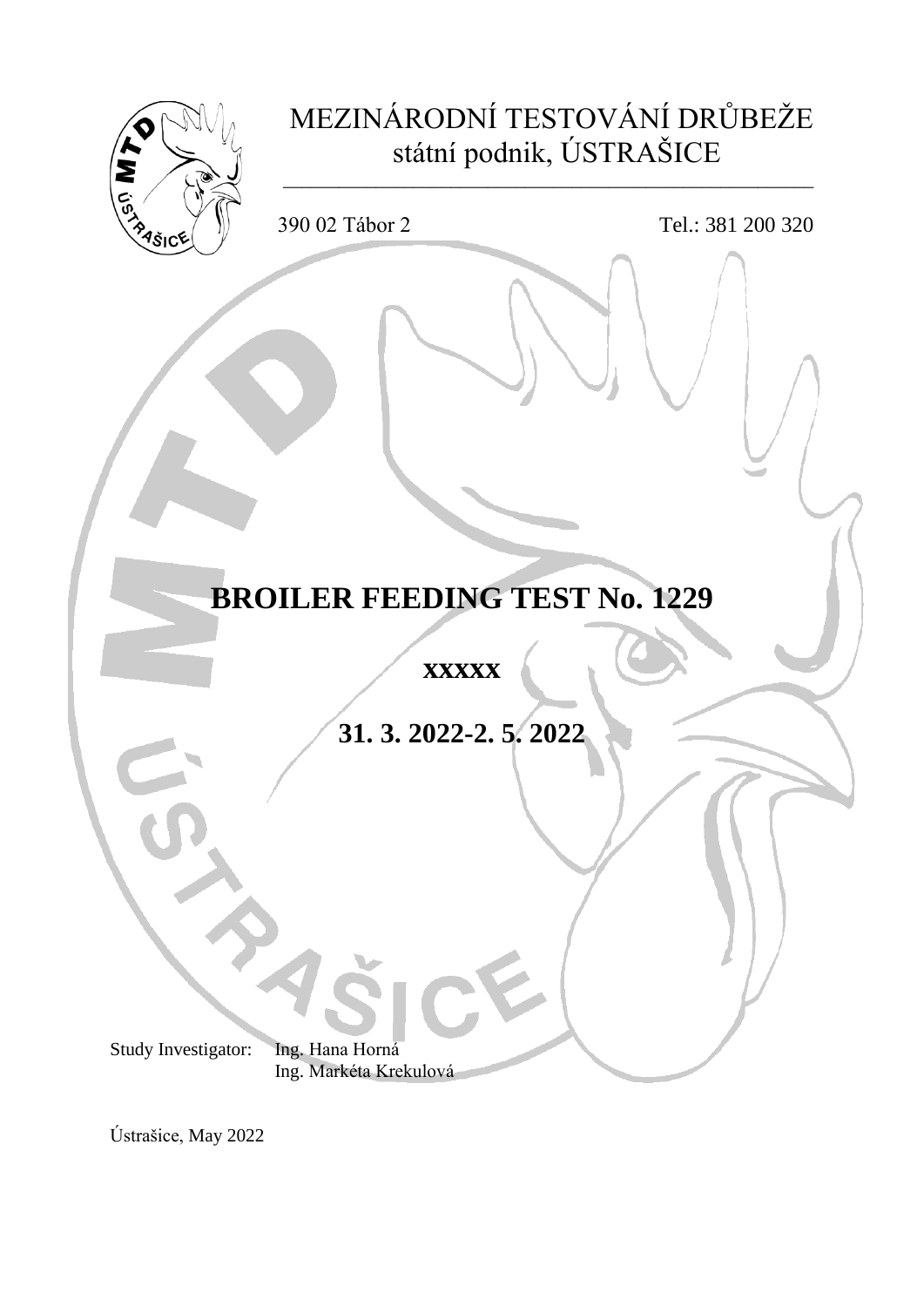# **1 Basic tests information**

### **1.1 The basic dates**

setting in the hatchery:<br>
9 March 2022<br>
9 March 2022<br>
31 March 2022 beginning of test: end of the test: 2 May 2022

## **1.2 Location of the test**

Mezinárodní testování drůbeže, s.p. Ústrašice, Czech Republic

# **2 Material and methods**

## **2.1 Material**

There were 2 different breeds in this test. Each sample consisted of 1260 hatching eggs of genotype xxxxx. 720 broilers were placed into 6 pens – 120 broilers in each pen. The parent flock is 50 weeks old at the time of hatching eggs collection.

## **2.2 Housing system**

Pullets were kept in windowless house with full control of the environment. They were kept in deep litter system. Manually filled tube feeders and nipple automatic drinkers were used.

## **2.3 Lighting programme**

Pullets were kept in windowless house. All the birds were submitted to the following lighting programme.

| Age           | <b>Hours of light</b> | <b>Hours of darkness</b> |
|---------------|-----------------------|--------------------------|
| Day $1-7$     |                       |                          |
| Day $8-29$    |                       |                          |
| Day $30 - 32$ |                       |                          |

## **2.4 Stocking density**

14,7 broilers per square meter

## **2.5 Feeding**

Feed was produced in xxxxx.

Day  $1 - 10$  Starter (BR1)

- Day  $11 21$  Grower (BR2-A)
- Day  $22 28$  Grower (BR2-B)
- Day  $29 32$  Finisher (BR3)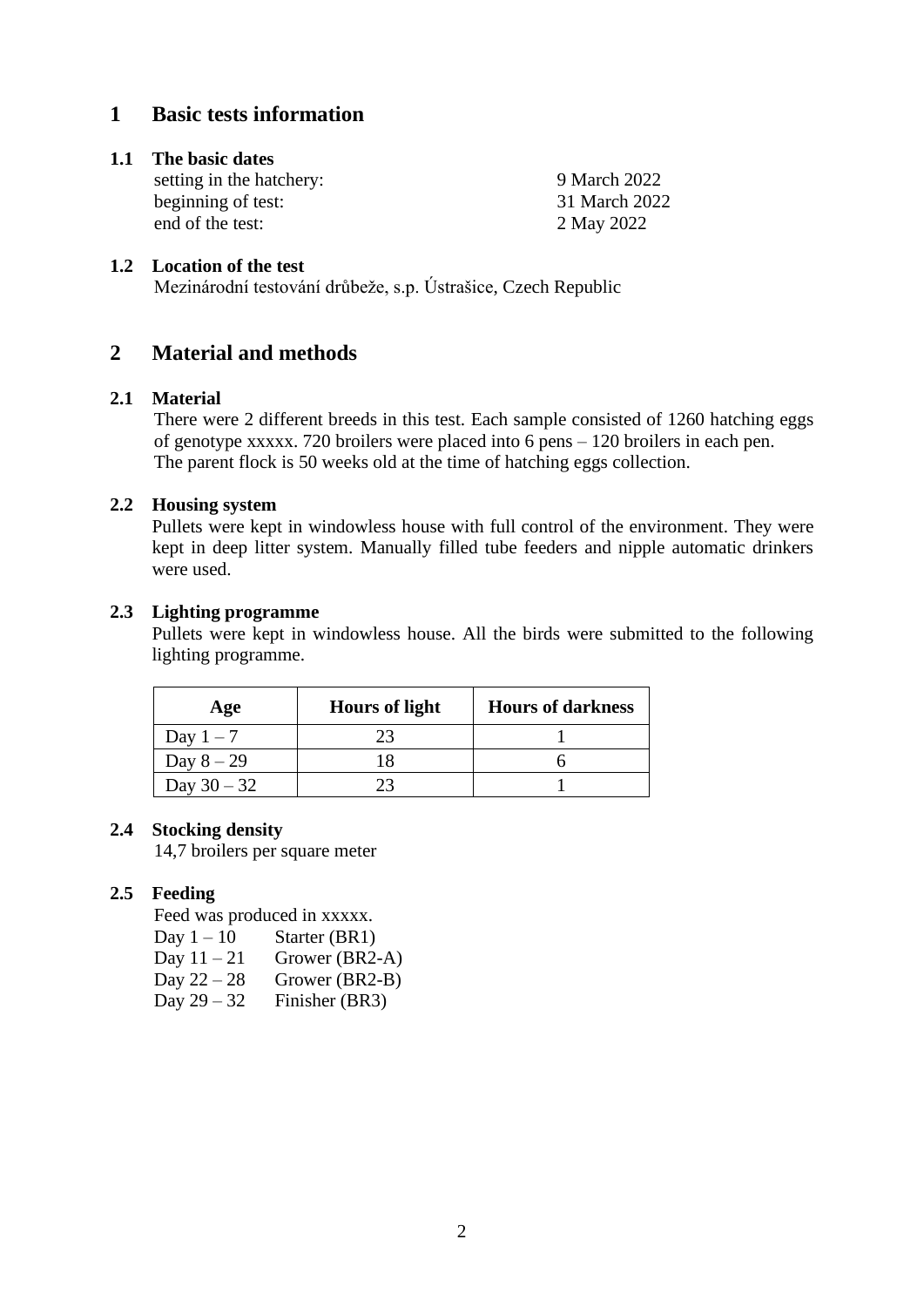## **Diet formulas**

|                                | <b>Starter BR1</b> | <b>Grower BR2-A</b> | <b>Grower BR2-B</b> | <b>Finisher BR3</b> |
|--------------------------------|--------------------|---------------------|---------------------|---------------------|
| Age                            | Days 1 - 10        | Days 11 - 21        | Day 22 - 28         | Day 29 - 32         |
| Components (%)                 |                    |                     |                     |                     |
| Wheat                          | 41,42              | 49,80               | 51,37               | 57,12               |
| Maize                          | 15,00              | 13,00               | 13,00               | 10,00               |
| Soybean extr. groats           | 31,50              | 30,40               | 28,55               | 24,80               |
| Soybean extr.                  | 4,00               |                     |                     |                     |
| Fish meal                      | 1,50               |                     |                     |                     |
| MCP - monocalciumphosphate     | 0,47               | 0,31                | 0,18                | 0,16                |
| Calcium carbonate              | 1,47               | 1,16                | 1,15                | 1,13                |
| Salt                           | 0,28               | 0,24                | 0,23                | 0,26                |
| Soybean oil                    | 2,46               | 2,50                | 2,50                | 2,62                |
| Animal fat                     |                    | 0,86                | 1,29                | 2,50                |
| Sodium sulfate                 | 0,13               | 0,10                | 0,11                | 0,08                |
| Premixes of amino acid         | 0,85               | 0,86                | 0,86                | 0,86                |
| Vitamin and mineral supplement | 0,92               | 0,77                | 0,76                | 0,47                |
| <b>Nutrient content</b>        |                    |                     |                     |                     |
| Crude protein (g/kg)           | 23,36              | 21,17               | 20,50               | 19,15               |
| Fat $(g/kg)$                   | 5,16               | 5,20                | 5,62                | 6,86                |
| Lysine $(g/kg)$                | 1,30               | 1,17                | 1,13                | 1,05                |
| Methionine (g/kg)              | 0,63               | 0,56                | 0,54                | 0,50                |
| Ca(g/kg)                       | 0,96               | 0,78                | 0,75                | 0,72                |
| P(g/kg)                        | 0,45               | 0,39                | 0,36                | 0,35                |
| Vitamin A (IU/kg)              | 15000              | 10000               | 10000               | 10000               |
| Vitamin D3 (IU/kg)             | 5000               | 5000                | 5000                | 5000                |
| ME (MJ/kg)                     | 12,40              | 12,70               | 12,90               | 13,40               |

## **2.6 Veterinary precautions**

The chicken house was disinfected by xxxxx before the chick placement. On the first days old chickens was applied to the water solution of permanganate. On days 1 and 12 chickens were vaccinated with xxxxx.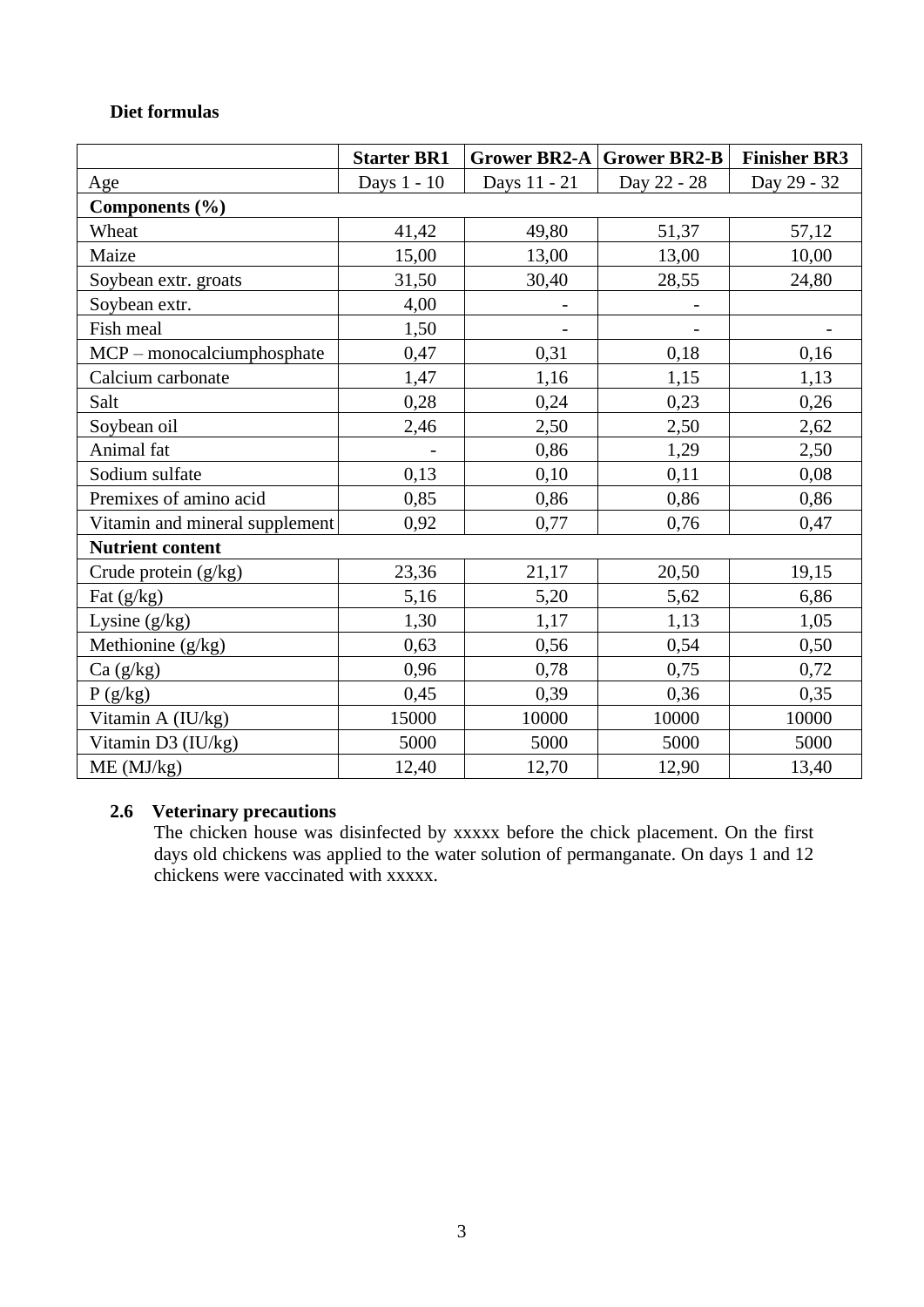# **3 Parameters recorded**

## **3.1 Live weight**

Live weight was measured on days 1 (all the birds in each pen were weighed altogether), 7 and 14 (20 % of the birds were weighed altogether, without fasting). On day 28 birds were weighed individually and on day 32 birds were weighed individually, after 12 hours of fasting.

### **3.2 Feed conversion ratio (FCR)**

Feed conversion ratio was calculated as feed consumption per 1 kg of live weight for the periods  $1 - 14$  days,  $1 - 28$  days and  $1 - 32$  days.

### **3.3 Mortality**

All pens were checked three times a day to see if there were any dead or ill birds. Dead chickens were registered by date and reason of mortality on the day of death.

### **3.4 Statistical analyses**

Performance results of live weight at the age of 32 days were statistically evaluated.

## **4 Results**

Tab. No. 1 Hatchability

- 2a Broiler results at the age of 7 days
- 2b Broiler results at the age of 14 days
- 2c Broiler results at the age of 28 days
- 2d Broiler results at the age of 32 days
- 3 Mortality during growing period at the age of 32 days
- 4 Statistical analysis
- 5 Performance results per pen
	- 5a Broiler results at the age of 7 days
	- 5b Broiler results at the age of 14 days
	- 5c Broiler results at the age of 28 days
	- 5d Broiler results at the age of 32 days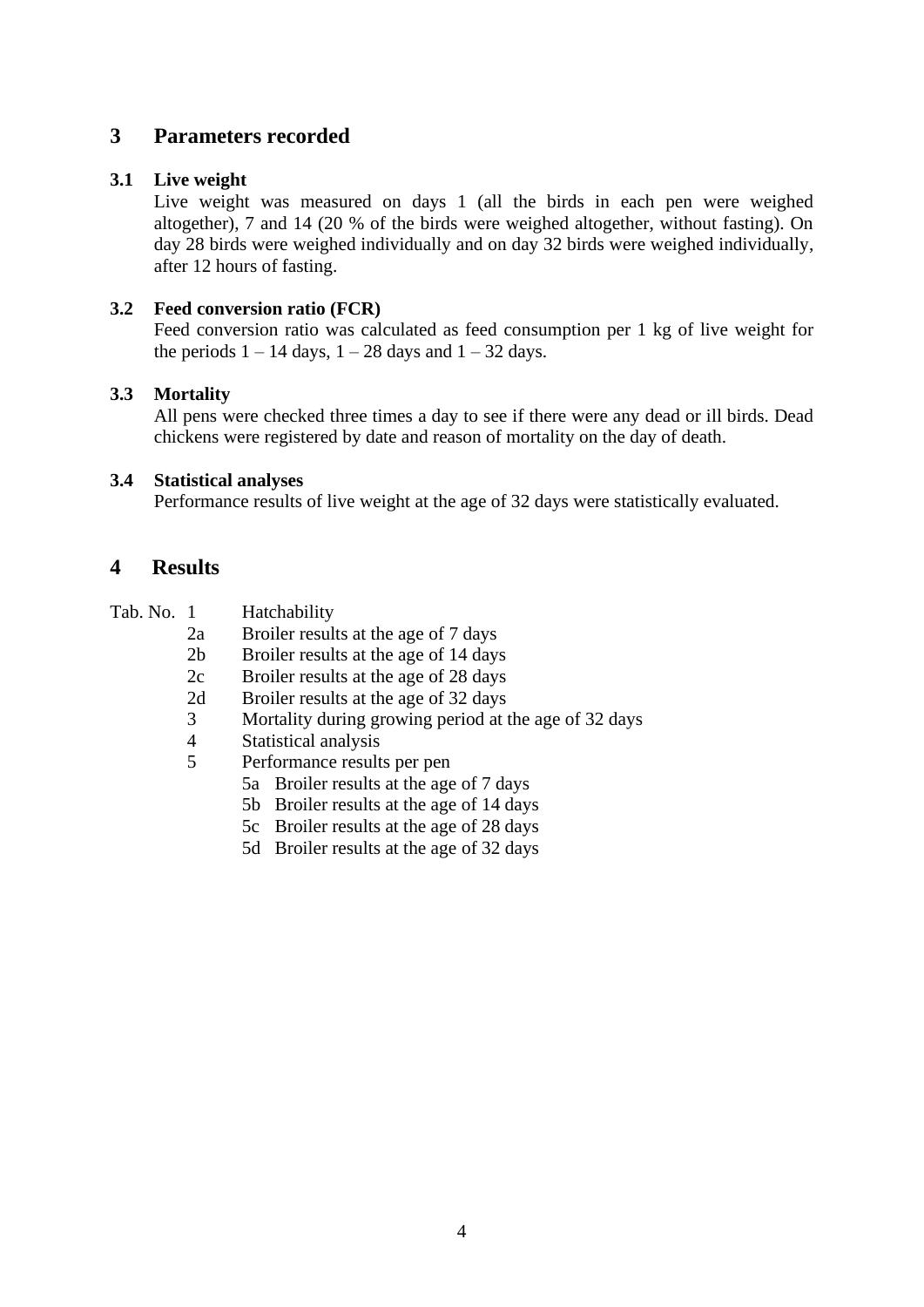# **Hatchability Tab. No. 1**

| <b>Cross</b> |               |                  |       | <b>Hatchability</b> |                        | Average weight |          |  |  |
|--------------|---------------|------------------|-------|---------------------|------------------------|----------------|----------|--|--|
|              | <b>Sample</b> | <b>Fertility</b> | Set   | Fert.               | <b>Birds</b><br>housed | hatch. eggs    | $1$ -day |  |  |
|              |               | %                | $\%$  | %                   |                        |                |          |  |  |
| <b>XXXXX</b> |               | 83,98            | 70,76 | 84,14               | 720                    | 69,47          | 46,53    |  |  |
| <b>XXXXX</b> |               | 84,04<br>73,89   |       | 87,52               | 720                    | 69,77          | 47,61    |  |  |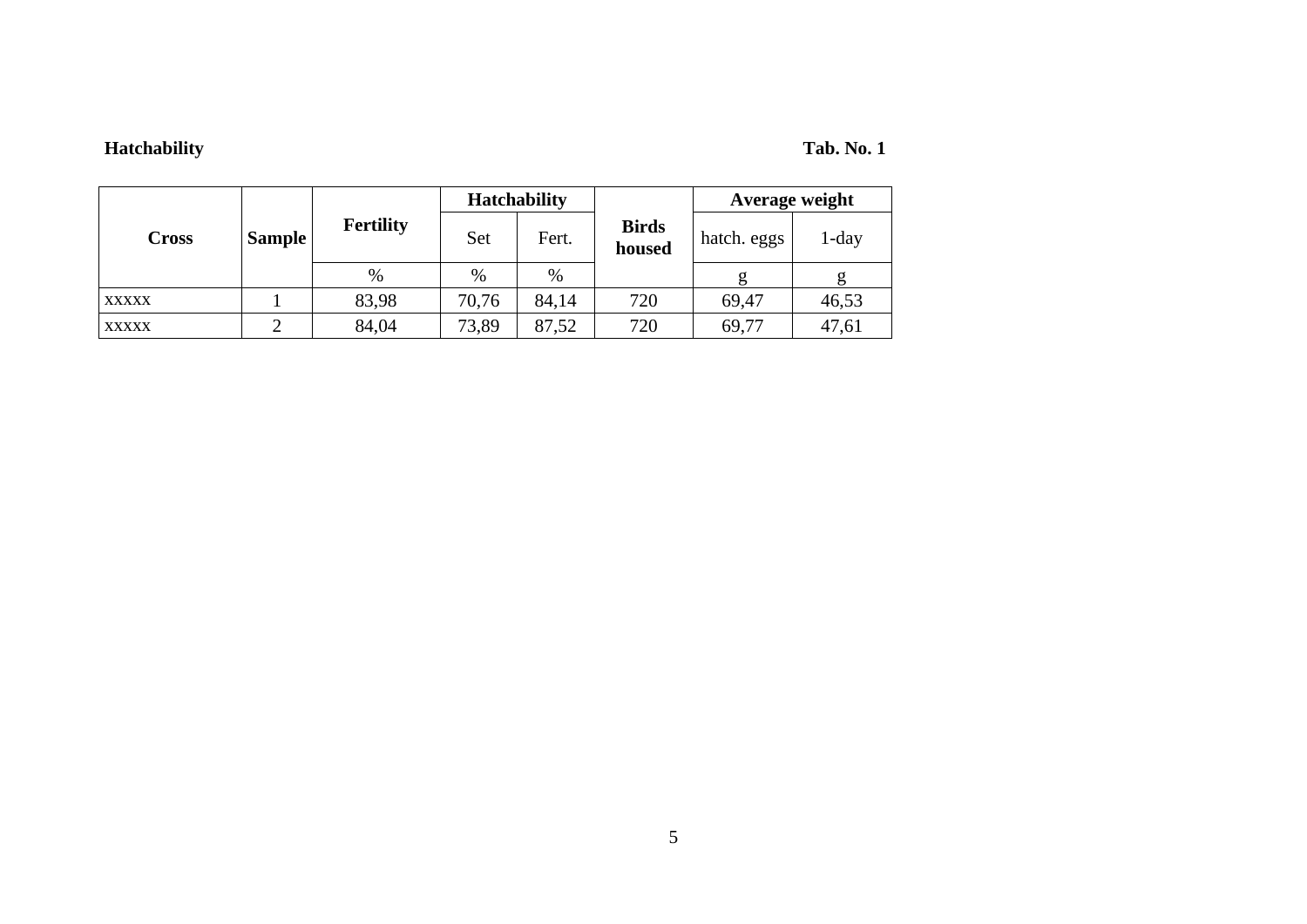# **Broiler results at the age of 7 days Tab. No. 2a**

| <b>Cross</b> |               | <b>Mortality</b> |      | Live weight  |        |  |
|--------------|---------------|------------------|------|--------------|--------|--|
|              | <b>Sample</b> | <b>Birds</b>     | %    | <b>Birds</b> |        |  |
| <b>XXXXX</b> |               |                  | 2,36 | 703          | 186,11 |  |
| <b>XXXXX</b> |               |                  | 2,50 | 702          | 86,11  |  |

# **Broiler results at the age of 14 days Tab. No. 2b**

| <b>Cross</b> |               | <b>Mortality</b> |      |              | Live weight | FCR     |  |  |
|--------------|---------------|------------------|------|--------------|-------------|---------|--|--|
|              | <b>Sample</b> | <b>Birds</b>     | %    | <b>Birds</b> |             |         |  |  |
| <b>XXXXX</b> |               |                  | 2,36 | 703          | 512,22      | 1138,79 |  |  |
| <b>XXXXX</b> |               | 20               | 2,78 | 700          | 514,17      | 1147,26 |  |  |

# **Broiler results at the age of 28 days Tab. No. 2c**

|              |               | <b>Mortality</b> |      |              | Live weight | FCR     |
|--------------|---------------|------------------|------|--------------|-------------|---------|
| Cross        | <b>Sample</b> | <b>Birds</b>     | %    | <b>Birds</b> |             |         |
| <b>XXXXX</b> |               | າາ<br>∠∠         | 3,06 | 698          | 1937,48     | 1151,45 |
| <b>XXXXX</b> | -             | 24               | 3,33 | 696          | 1981,16     | 1146,58 |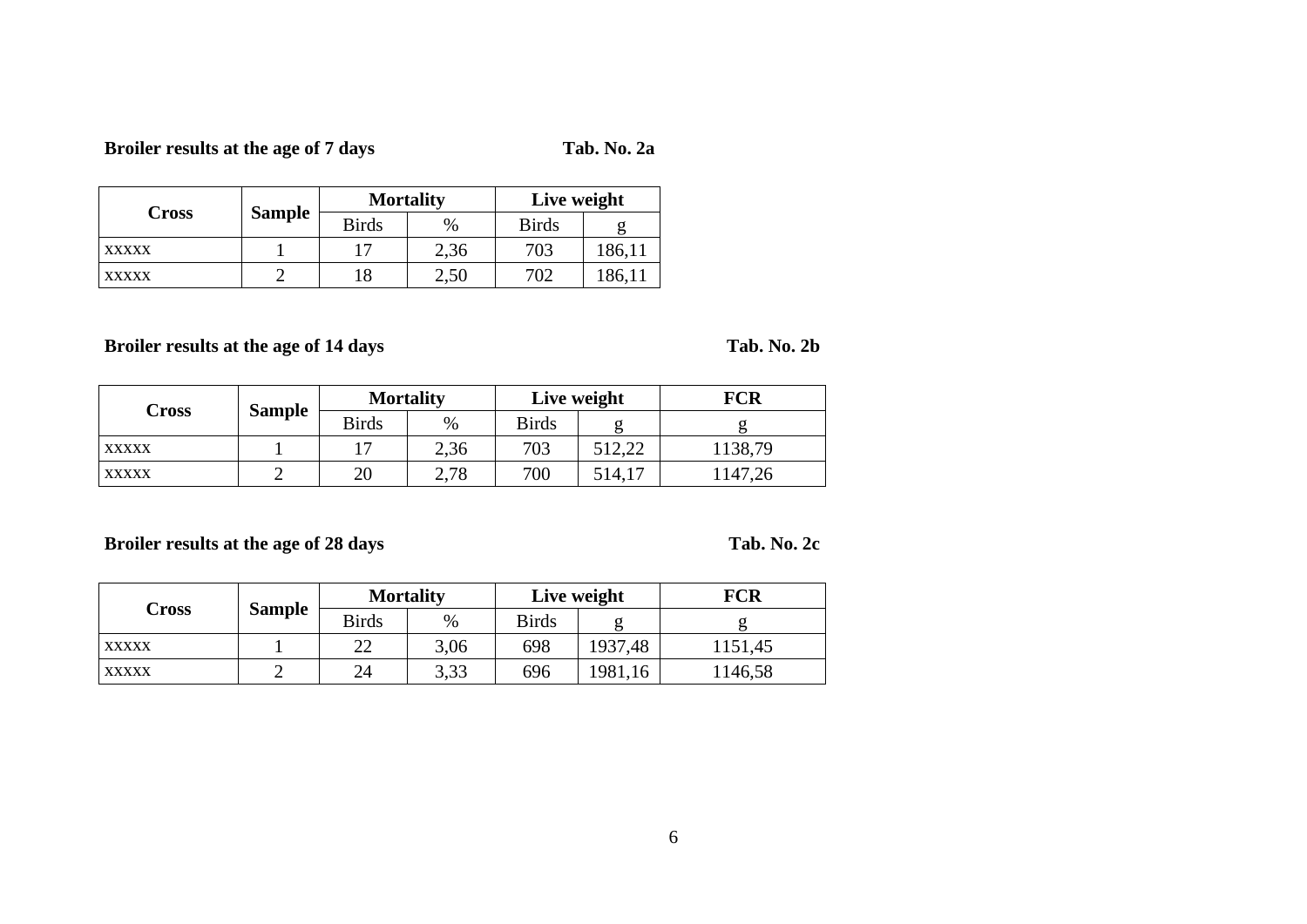**Broiler results at the age of 32 days Tab. No. 2d**

| Cross        | <b>Sample</b> |              | <b>Mortality</b> |              | Live weight | <b>FCR</b> | <b>IEV</b> |
|--------------|---------------|--------------|------------------|--------------|-------------|------------|------------|
|              |               | <b>Birds</b> | $\%$             | <b>Birds</b> |             |            |            |
| <b>XXXXX</b> |               | 45           | 6,25             | 675          | 2090,33     | 1671,62    | 390        |
| <b>XXXXX</b> |               | 30           | יי<br>4,1        | 690          | 2317,00     | 1488,53    | 497        |

**The fattening efficiency index** (IEV) means the level of fattening and is characterized mainly by its length, feed consumption per 1 kg live weight, achieved live weight and percentage of chicken deaths.

Calculation:  $\%$  live x average weight at slaughter (kg)

**IEV** =  $x 100$ 

fattening length (days) x feed consumption (kg / bw)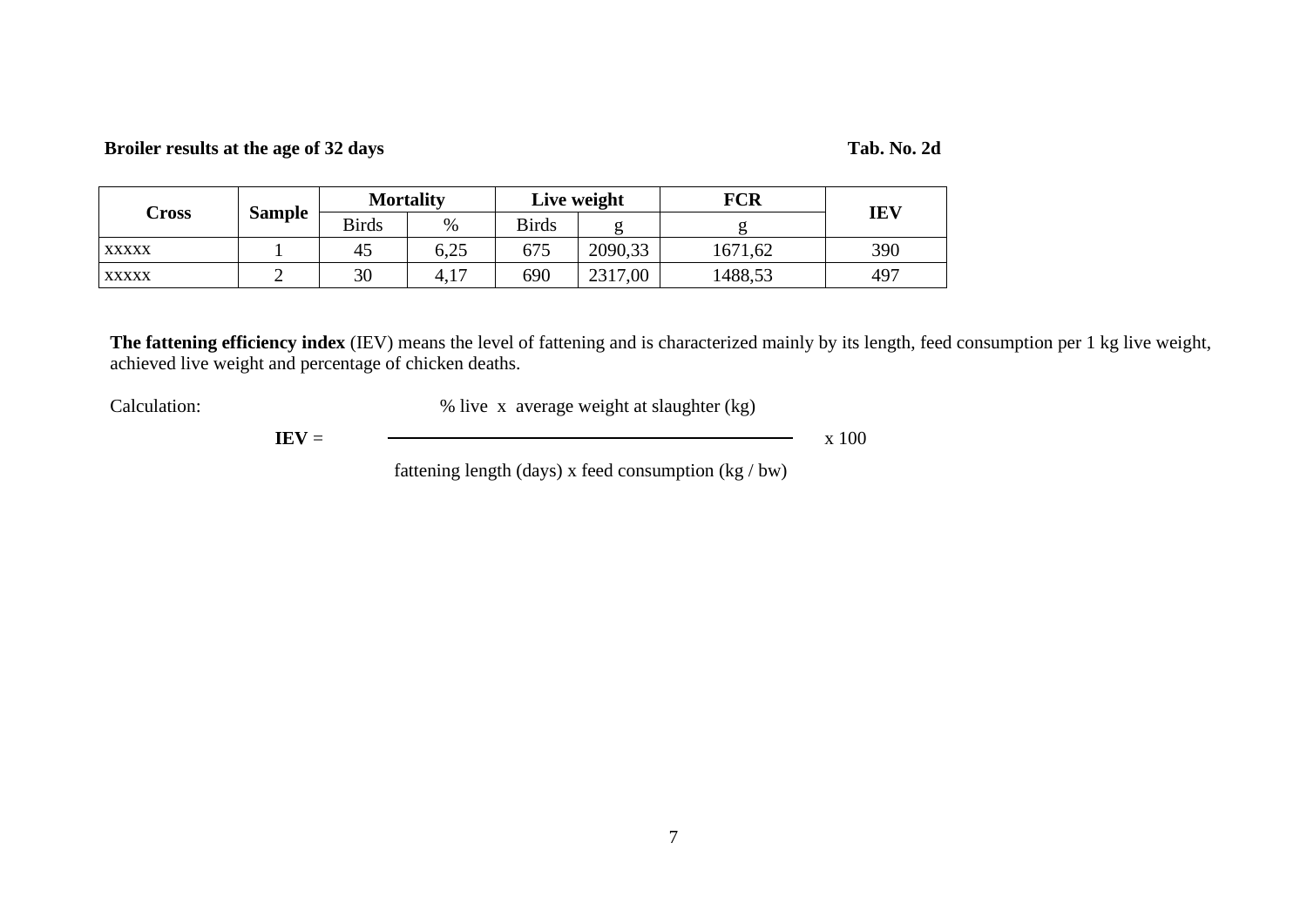## **Mortality during the masts in 32 days Tab. No. 3**

| Cross        |        | Mortality in the period  |       |       |                         |       | <b>Mortality according causes</b> |  |   |        |  |  |  |                |   |   |    |    |             |              |    |
|--------------|--------|--------------------------|-------|-------|-------------------------|-------|-----------------------------------|--|---|--------|--|--|--|----------------|---|---|----|----|-------------|--------------|----|
|              | Sample | $\overline{\phantom{0}}$ | ∧ –   | 28    | $29 - 32$               |       | $-32$                             |  |   | $\sim$ |  |  |  | $\overline{ }$ | 8 | 9 | 10 |    | $\sqrt{12}$ |              |    |
|              |        | birds                    | birds | birds | birds                   | birds | %                                 |  | ∼ |        |  |  |  |                |   |   |    | 11 |             | 13           | 14 |
| <b>XXXXX</b> |        |                          |       |       | $\bigcap$<br>$\angle 3$ | 45    | 6,25                              |  |   |        |  |  |  | 20             |   |   |    | 10 |             | <sub>0</sub> |    |
| <b>XXXXX</b> |        | 18                       |       |       |                         | 30    | 4,17                              |  |   |        |  |  |  |                |   |   |    | 10 |             |              | 12 |

- 
- 
- 

- 
- 2 Bacterial diseases 7 Digestive track diseases 12 Cannibalism
- 3 Moulds diseases 8 Respiratory tract diseases 13 Yolk sac. infam.
- 4 Parasitary diseases 9 Reproduction tract diseases 14 Culling and other causes
- 5 Tumors 10 Locomotion apparatus diseases
- Causes: 1 Viral diseases 6 Wounds 11 Sudden death syndrome
	-
	-
	-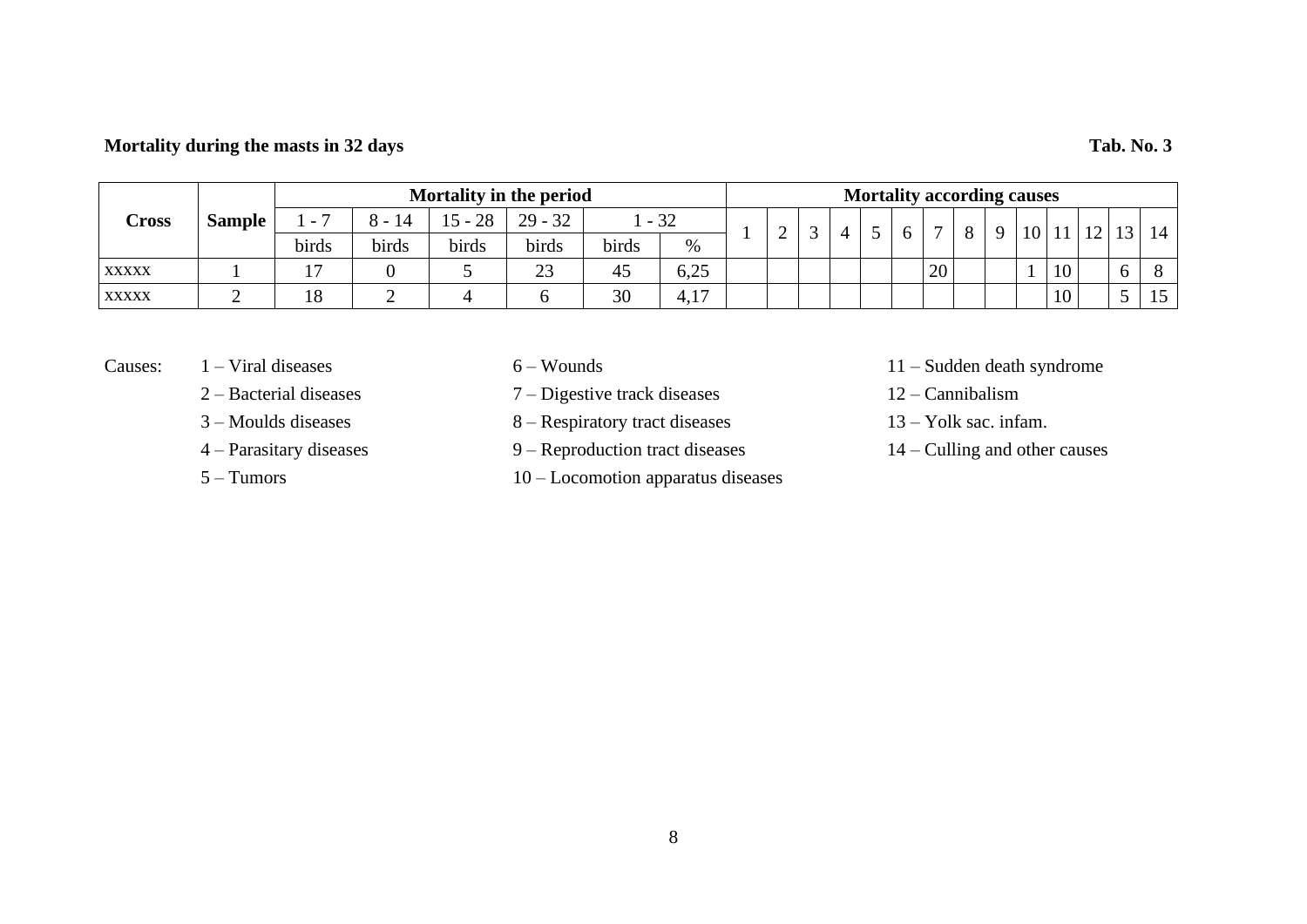**Statistical analysis - Cocks on the age of 32 days Tab. No. 4**

| <b>Cross</b> | Sample | <b>Sample</b><br>size | Average | <b>Standard</b><br>deviation | <b>Coefficient of</b><br>variation |  |
|--------------|--------|-----------------------|---------|------------------------------|------------------------------------|--|
|              |        |                       | g/birds | g/birds                      | $\%$                               |  |
| <b>XXXXX</b> |        | 675                   | 2090,33 | 276,54                       | 13,23                              |  |
| <b>XXXXX</b> | ◠      | 690                   | 2317,00 | 280,78                       | 12,12                              |  |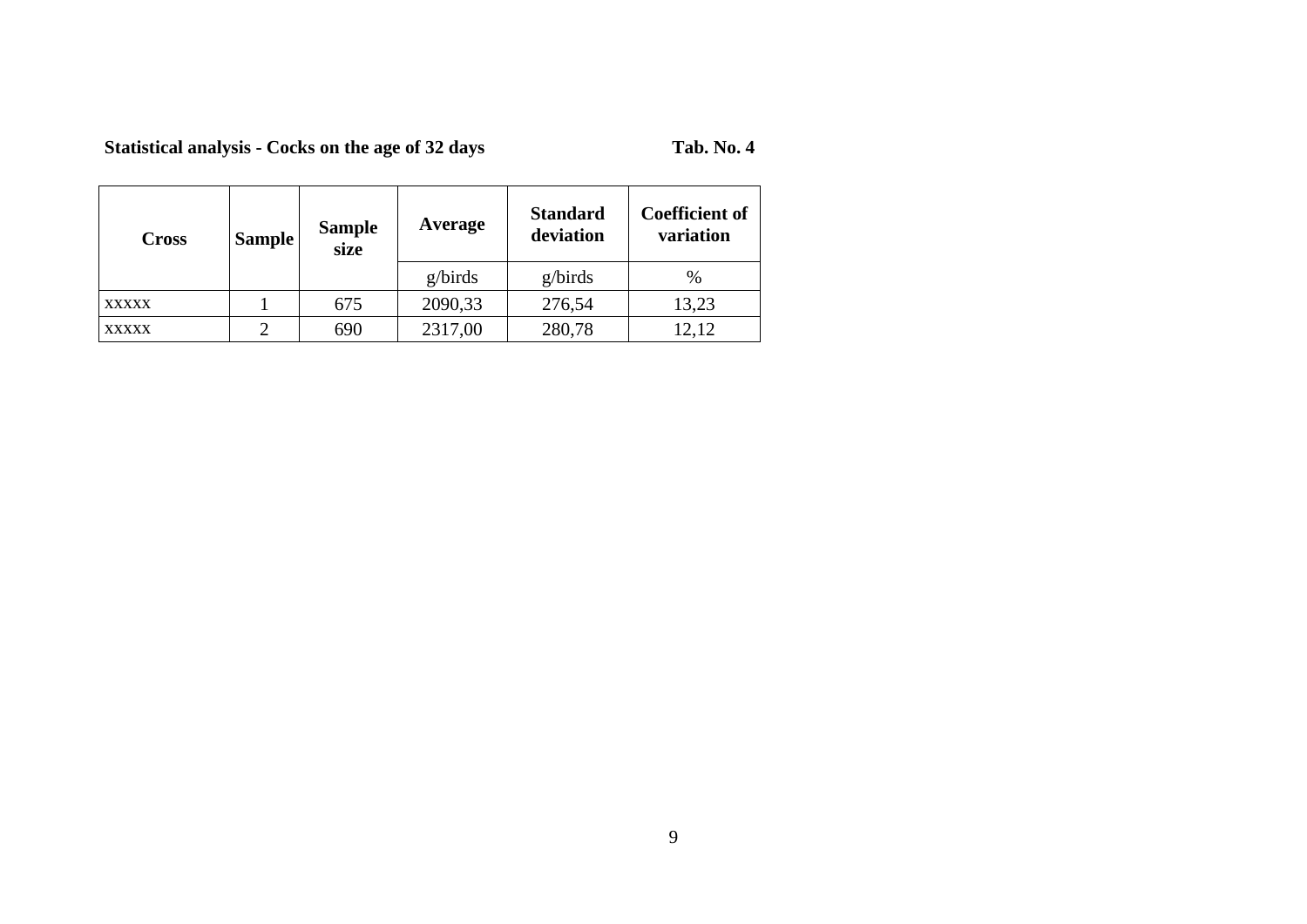# **Broiler results at the age of 7 days Tab. No. 5a**

|              |                |                | <b>Mortality</b> |      |       | Live weight |
|--------------|----------------|----------------|------------------|------|-------|-------------|
| <b>Cross</b> | <b>Sample</b>  | <b>Box</b>     | birds            | $\%$ | birds | g           |
| <b>XXXXX</b> |                | $\overline{2}$ | $\overline{4}$   | 3,33 | 116   | 193,33      |
|              |                | $\overline{4}$ | $\mathbf{1}$     | 0,83 | 119   | 185,00      |
|              | $\mathbf{1}$   | 6              | 3                | 2,50 | 117   | 173,33      |
|              |                | 31             | 1                | 0,83 | 119   | 193,33      |
|              |                | 33             | $\overline{4}$   | 3,33 | 116   | 185,00      |
|              |                | 35             | $\overline{4}$   | 3,33 | 116   | 186,67      |
| <b>XXXXX</b> |                | 1              | $\mathbf{1}$     | 0,83 | 119   | 181,67      |
|              |                | 3              | $\overline{4}$   | 3,33 | 116   | 180,00      |
|              | $\overline{2}$ | 5              | $\overline{4}$   | 3,33 | 116   | 181,67      |
|              |                | 32             | 3                | 2,50 | 117   | 191,67      |
|              |                | 34             | 3                | 2,50 | 117   | 190,00      |
|              |                | 36             | 3                | 2,50 | 117   | 191,67      |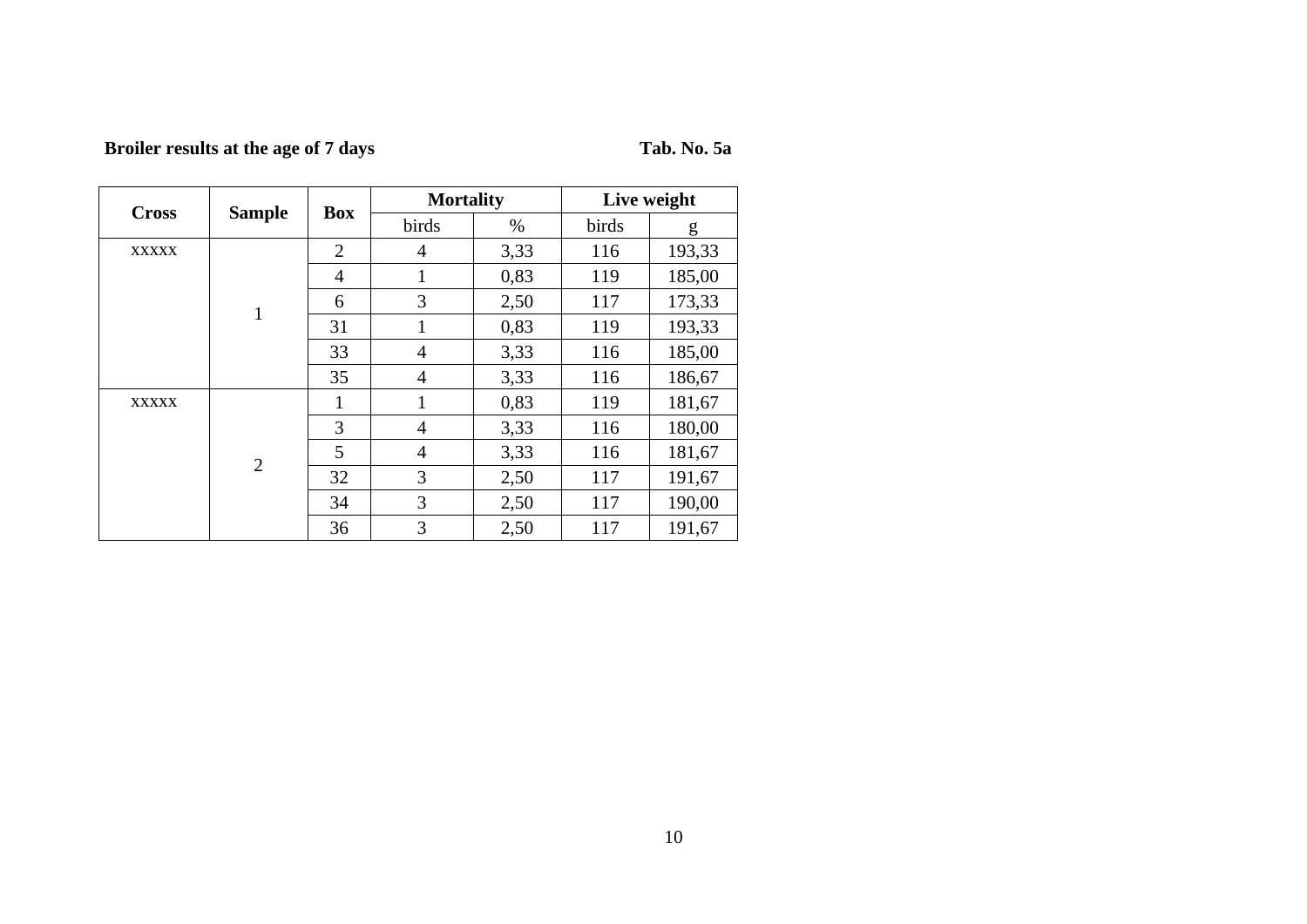# **Broiler results at the age of 14 days Tab. No. 5b**

|              |                |                | <b>Mortality</b> |      |       | Live weight | <b>FCR</b> |
|--------------|----------------|----------------|------------------|------|-------|-------------|------------|
| <b>Cross</b> | <b>Sample</b>  | <b>Box</b>     | birds            | $\%$ | birds | g           | g          |
| <b>XXXXX</b> |                | $\overline{2}$ | 4                | 3,33 | 116   | 525,00      | 1118,29    |
|              | $\mathbf{1}$   | 4              | 1                | 0,83 | 119   | 511,67      | 1129,39    |
|              |                | 6              | 3                | 2,50 | 117   | 491,67      | 1155,27    |
|              |                | 31             | 1                | 0,83 | 119   | 523,33      | 1103,67    |
|              |                | 33             | 4                | 3,33 | 116   | 515,00      | 1164,58    |
|              |                | 35             | 4                | 3,33 | 116   | 506,67      | 1164,36    |
| <b>XXXXX</b> |                | $\mathbf{1}$   | $\overline{2}$   | 1,67 | 118   | 515,00      | 1166,25    |
|              |                | 3              | 4                | 3,33 | 116   | 520,00      | 1092,18    |
|              | $\overline{2}$ | 5              | $\overline{4}$   | 3,33 | 116   | 515,00      | 1180,20    |
|              |                | 32             | 4                | 3,33 | 116   | 526,67      | 1129,69    |
|              |                | 34             | 3                | 2,50 | 117   | 498,33      | 1150,11    |
|              |                | 36             | 3                | 2,50 | 117   | 510,00      | 1166,17    |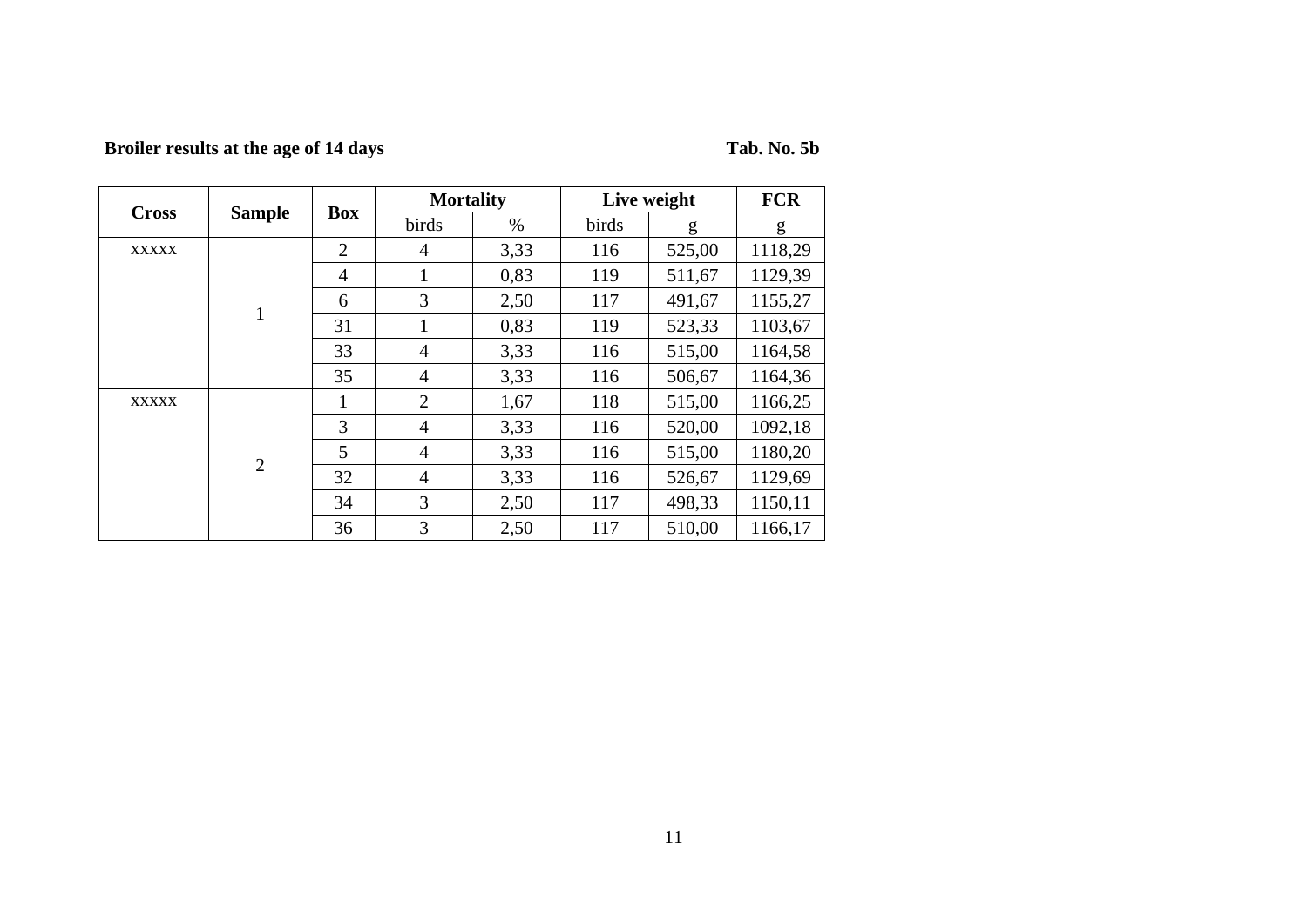# **Broiler results at the age of 28 days Tab. No. 5c**

| <b>Cross</b> |                |                | <b>Mortality</b> |      |       | Live weight | <b>FCR</b> |
|--------------|----------------|----------------|------------------|------|-------|-------------|------------|
|              | <b>Sample</b>  | <b>Box</b>     | birds            | $\%$ | birds | g           | g          |
| <b>XXXXX</b> |                | $\overline{2}$ | 6                | 5,00 | 114   | 2080,53     | 1109,45    |
|              |                | $\overline{4}$ | 3                | 2,50 | 117   | 2044,44     | 1060,01    |
|              | $\mathbf{1}$   | 6              | $\overline{4}$   | 3,33 | 116   | 2003,10     | 1095,56    |
|              |                | 31             |                  | 0.83 | 119   | 1824,45     | 1212,87    |
|              |                | 33             | 4                | 3,33 | 116   | 1817,84     | 1236,11    |
|              |                | 35             | $\overline{4}$   | 3,33 | 116   | 1858,97     | 1216,46    |
| <b>XXXXX</b> |                | 1              | $\overline{4}$   | 3,33 | 116   | 2045,86     | 1123,71    |
|              |                | 3              | $\overline{4}$   | 3,33 | 116   | 2081,90     | 1089,78    |
|              | $\overline{2}$ | 5              | $\overline{4}$   | 3,33 | 116   | 2177,76     | 1064,18    |
|              |                | 32             | 4                | 3,33 | 116   | 1951,90     | 1184,10    |
|              |                | 34             | $\overline{4}$   | 3,33 | 116   | 1730,60     | 1259,27    |
|              |                | 36             | 4                | 3,33 | 116   | 1898,97     | 1186,50    |